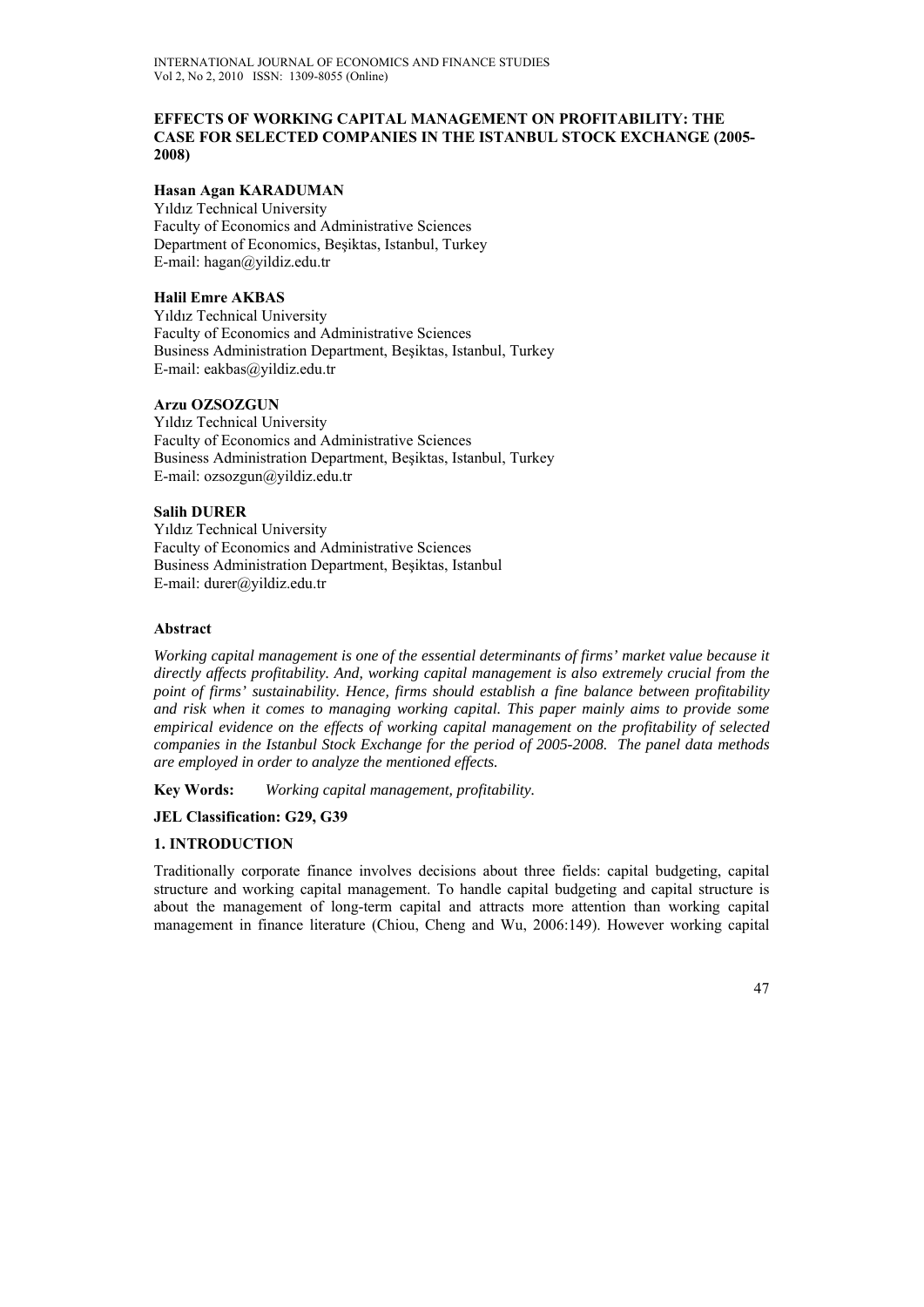management is also a very important field of corporate finance, because of its considerable effects on the firm's profitability and liquidity (Nazir and Afza, 2009:28).

A firm's investment in current assets such as cash, bank deposits, short-term securities, accounts receivable and inventories is called as "(gross) working capital". And the "net working capital", which is a more important and descriptive term in the context of working capital management context, refers to the current assets less current liabilities, for example accounts payable and other short-term liabilities. To put it differently, net working capital is the surplus of current assets over the short-term liabilities and represents the liquidity margin available to meet the cash demands in order to maintain the daily operations and benefit from the profitable investment opportunities (Schilling, 1996:4; Yadav, Kamath and Manjrekar, 2009:28; Padachi et al., 2008:42). Therefore it is possible to say that working capital can be regarded as lifeblood of the firm and its efficient management can ensure the success of the firm while its inefficient management may lead to the bankruptcy of the firm (Padachi et al., 2008:43).

In this framework working capital management represents the decisions dealt with the working capital and short-term financing and involves managing the relationship between a firm's current assets and current liabilities. Yet one of the main purposes of working capital management is to enable the firm sufficient liquidity to sustain its operations and to have to meet its obligations (Eljelly, 2004:48). Especially in today's global recessionary environment, all of the firms, regardless of their size and industry, need to acquire positive cash flow and liquidity (Stewart, 2009:16). On the other hand, the way that working capital is managed has also noteworthy effects on the firm's profitability (Deloof, 2003:573). So it is the fact that working capital management involves a tradeoff between profitability and risk. According to the theory of risk and return, investments with higher risk may create higher return. Thus a firm with high liquidity of working capital will have low risk to meet its obligation and low profitability at the same time (Garcia-Teruel and Martinez-Solano, 2007:164; Zariyawati et al., 2009:48).

To put it briefly, working capital management primarily aims to ensure an optimum balance between profitability and risk (Ricci and Di Vito, 2000:70). This objective can be achieved by continuous monitoring. The success of a firm heavily depends on the effective skills of financial managers (Filbeck and Krueger, 2005:11; Nazir and Afza, 2009:29).

The main objective of this paper is to provide some empirical evidence on the effects of working capital management on the profitability for a sample of 140 selected companies listed in the Istanbul Stock Exchange for the period from 2005 to 2008. This paper is structured as follows: firstly the literature about the relationship between working capital management and profitability. Then the data, methodology, and empirical findings are presented consecutively.

#### **2. LITERATURE REVIEW**

Shin and Soenen (1998) used Net Trade Cycle (NTC) as a measure of working capital management in order to investigate the relationship between working capital management and corporate profitability. The NTC is calculated as (inventory  $+$  accounts receivable  $-$  accounts payable)\*365/Sales and represents the number of "days sales" that the company has to finance its working capital under ceteris paribus conditions. Additionally it can provide an easy estimate for additional financing needs with regard to working capital as a function of the sales growth. For these reasons they used the NTC as a measure of working capital management and found a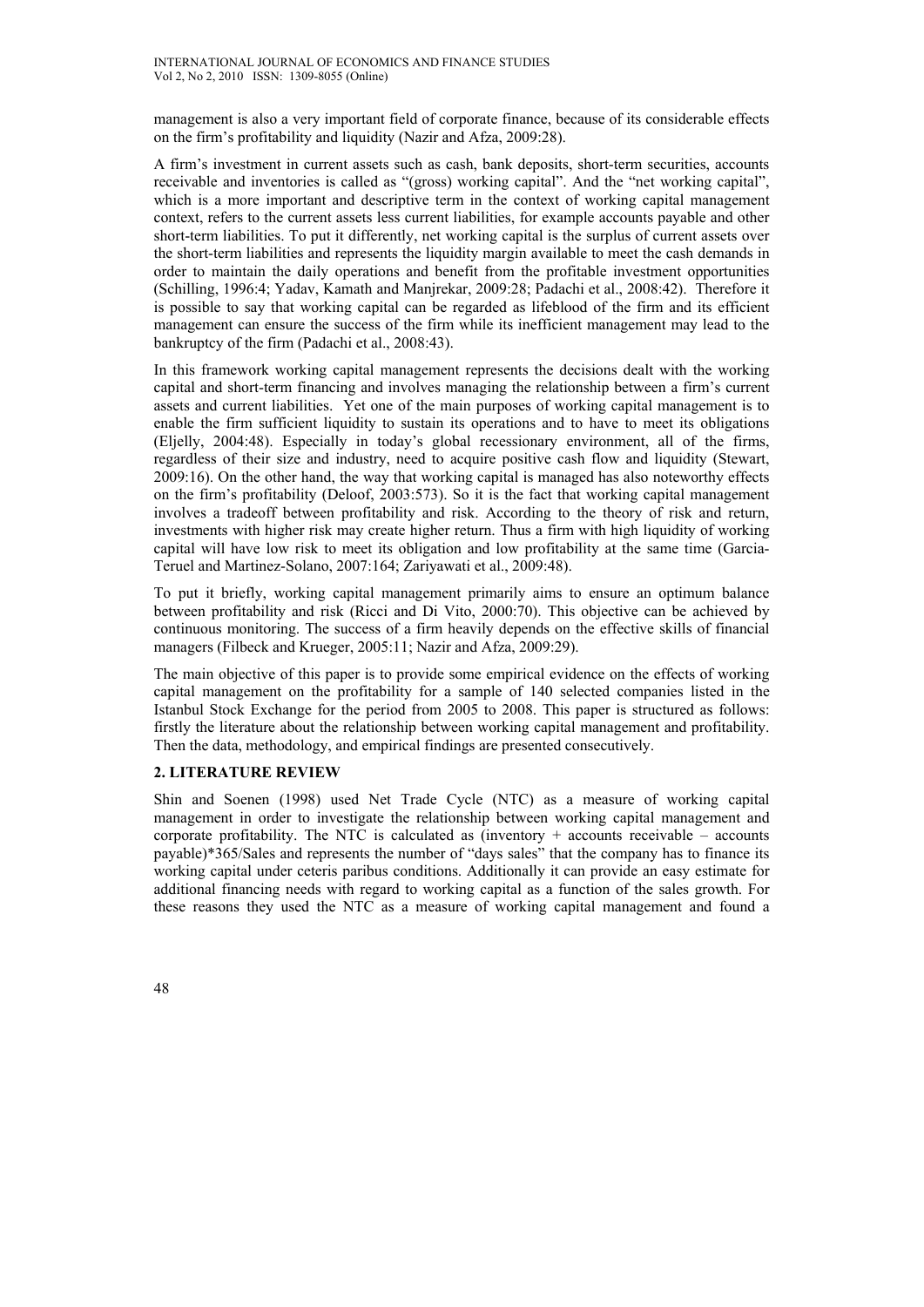negative relation between the length of the firm's trade cycle and its profitability (Shin and Soenen, 1998:37-38).

On the other hand, it is possible to say that the most popular measure of working capital management is the Cash Conversion Cycle (CCC). The CCC refers to the number of days between the expenditure of the firm's cash for the purchase of raw materials and the collection of cash from product sales (Sathyamoorthi and Wally-Dima, 2008:12). Deloof (2003) investigated the relationship between working capital management and firm profitability by using CCC as a measure of working capital management. He calculated CCC as (number of days accounts receivable + number of days inventory – number of days accounts payable) and found a significant negative relation between gross operating income and the number of days accounts receivable, inventories and accounts payable by using a sample of 1009 large Belgian non-financial firms for the 1992-1996 period. So he suggests that managers can create value for their shareholders by reducing the number of days accounts receivable and inventories to a reasonable minimum.

Lazaridis and Tryfonidis (2006) found a negative relationship between profitability and CCC for 131 listed companies listed in Athens Stock Exchange for the period 2001 -2004. Similar to the results of these studies focused on large firms, The findings of Garcia-Teruel and Martinez-Solano (2007) also indicates negative relationship between profitability and CCC for small and medium sized firms from Spain.

Zariyawati et al. (2009) investigated the relationship between CCC and profitability for the Malaysian firms for the period 1996-2006. And their findings are consistent with the aforementioned studies.

### **3. DATA AND VARIABLES**

The source of financial and economic data of the selected companies is based on the ISE (Istanbul Stock Exchange) webpage. 140 companies (cross-section dimension of panel data) are randomly selected from all listed companies in the ISE, but financial companies are excluded while drawing the sample. The time-dimension of panel data runs yearly from 2005 to 2008.

The real GDP growth rates of Turkey are obtained from TurkStat (Turkish Statistical Institute) in order to reveal the effect of business cycle on company's profitability.

Table 1 presents the variables (both definition and calculation) in order to estimate the effect of working capital management on profitability by using panel data methods (See Section 4. Methodology). Roa is the dependent variable; the rest of the variables are treated as independent variables in which three of them are used as control variables, namely Debt, Size and Gdpg.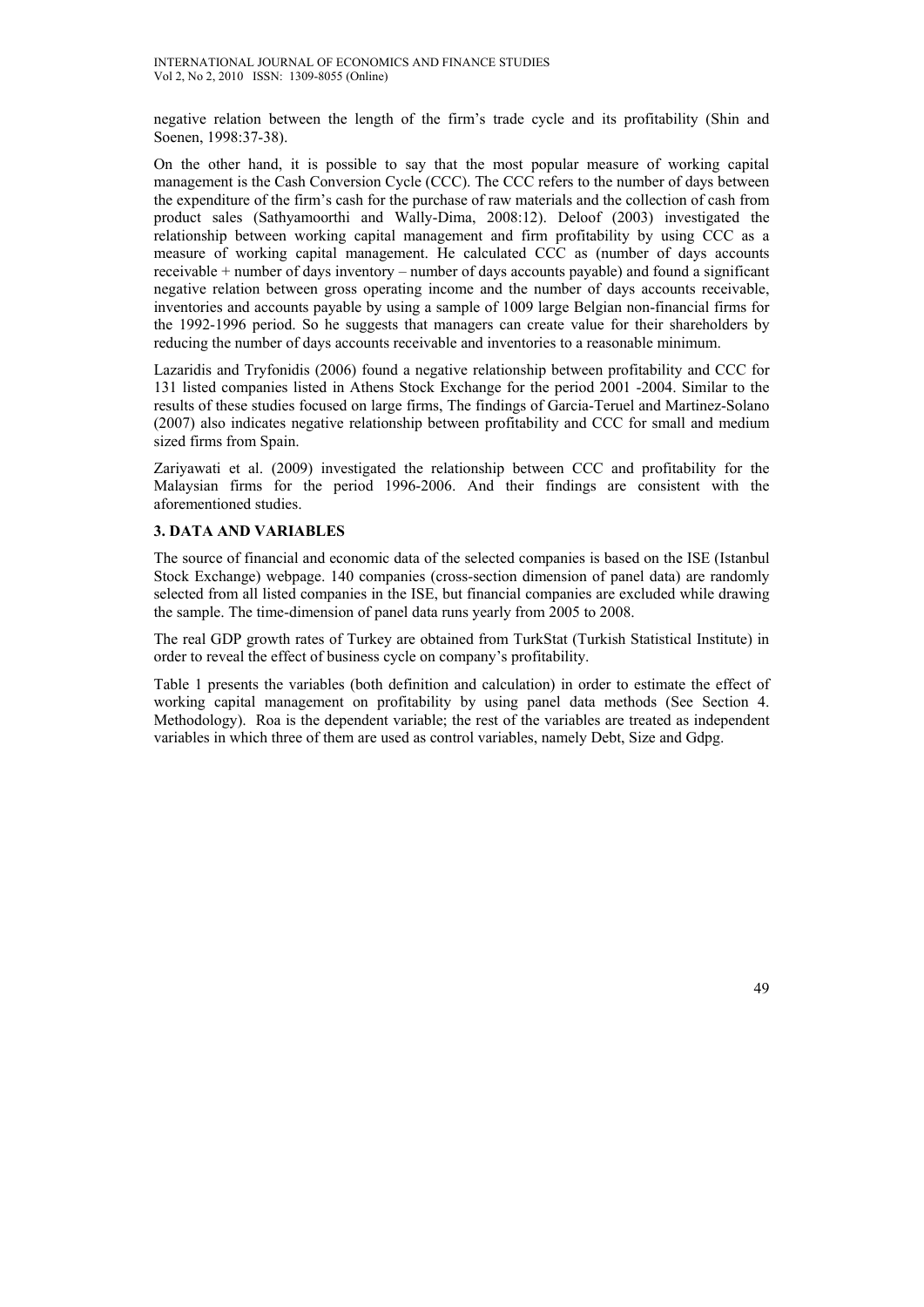| <b>Dependent Variable</b>   |                                                            |                                     |  |  |
|-----------------------------|------------------------------------------------------------|-------------------------------------|--|--|
| Roa                         | =Earnings before interest&tax / Assets<br>Return on assets |                                     |  |  |
| <b>Indepedent Variables</b> |                                                            |                                     |  |  |
| Ar                          | Number of days accounts receivable                         | =365X[Accounts receivable / Sales]  |  |  |
| Ap                          | Number of days accounts payable                            | =365X[Accounts payable / Purchases] |  |  |
| Inv                         | Number of days of inventory                                | =365X[Inventories / Purchases]      |  |  |
| Cee                         | Cash conversion cycle                                      | $=Ar + Inv - Ap$                    |  |  |
| <b>Control Variables</b>    |                                                            |                                     |  |  |
| Debt                        | Leverage                                                   | =Debt / Liabilities                 |  |  |
| Size                        | Logarithm of assets                                        | $=log(Assets)$                      |  |  |
| Gdpg                        | Real GDP growth rate                                       |                                     |  |  |

# **Table 1: Variables**

Table 1 presents the variables (both definition and calculation) in order to estimate the effect of working capital management on profitability by using panel data methods (See Section 4. Methodology). Roa is the dependent variable; the rest of the variables are treated as independent variables in which three of them are used as control variables, namely Debt, Size and Gdpg.

Working capital management is related to four variables: Ar, Ap, Inv and Ccc. Ar symbolizes the average number of days which takes the company to gather payments from customers. Ap measures how long it takes to pay company's suppliers. Inv indicates the average number of days of inventories kept by a company (Garcia-Teruel and Martinez-Solano, 2007).

**Table 2: Descriptive Statistics** 

| variable    | obs | mean      | sd      | 25th Perc. | median  | 75th Perc. |
|-------------|-----|-----------|---------|------------|---------|------------|
| Roa         | 560 | 0.0277    | 0.1414  | $-0.0189$  | 0.0316  | 0.0941     |
| Ar          | 560 | 65 2337   | 48.6319 | 34.1618    | 58.1045 | 84.3000    |
| Ap          | 560 | 53.9268   | 50 8751 | 26 0063    | 41.7416 | 66.9149    |
| Inv         | 560 | 88 2322   | 82.1089 | 39.3807    | 68 9673 | 107.4345   |
| Ccc         | 560 | 99 5391   | 91 8385 | 394547     | 88 8711 | 142.7767   |
| <b>Size</b> | 560 | 18 5870   | 1.6633  | 17 6345    | 18.7222 | 19.6168    |
| <b>Debt</b> | 560 | 1 1 1 9 9 | 2.4828  | 0.3512     | 0.6723  | 1.5380     |
| Gdpg        | 560 | 0.0522    | 0.0282  | 0.02800    | 0.05800 | 0.0765     |

Table 2 shows the descriptive statistics of the variables: the mean, standart deviation, median, first and fourth quartile. For example, the mean of Roa (Return on assets) is 2.77 percent which is close to the median value, 3.16 percent. The Roa of one quarter of the companies in the sample is below -1.89 percent. And the average growth rate of GDP in Turkey between 2005 and 2008 is 5.22 percent.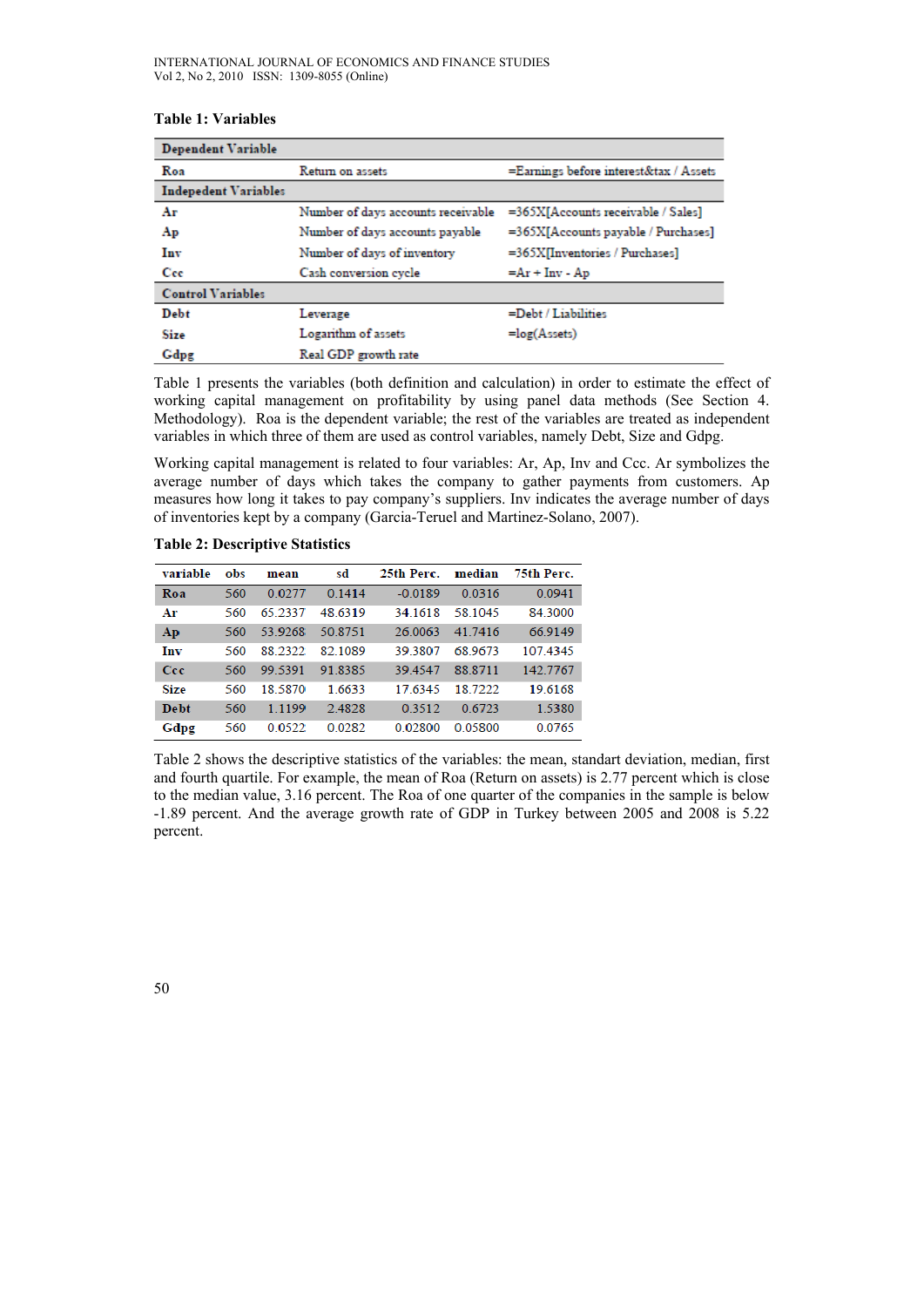**Table 3: Correlation Matrix** 

|             | Roa                    | Ar                   | Ap             | Inv            | Ccc            | Size       | Debt               | Gdpg |
|-------------|------------------------|----------------------|----------------|----------------|----------------|------------|--------------------|------|
| Roa         | -1                     |                      |                |                |                |            |                    |      |
| Ar          | $-0.317***$ 1          |                      |                |                |                |            |                    |      |
| Ap          | $-0.281***$ 0.409***   |                      | $\blacksquare$ |                |                |            |                    |      |
| Inv         |                        | $-0.193***$ 0.248*** | $0.385***$     | $\blacksquare$ |                |            |                    |      |
| Ccc         | $-0.184***$ $0.525***$ |                      | 0.007          | $0.812***$     | $\blacksquare$ |            |                    |      |
| Size        | $0.198***$             | $-0.065$             | $-0.134***$    | $-0.092**$     | $-0.042$       | - 1        |                    |      |
| <b>Debt</b> | $-0.188***$            | 0.014                | 0.027          | 0.015          | 0.006          | $-0.015$ 1 |                    |      |
| Gdpg        | $0.127***$             | $-0.199***$          | $-0.175***$    | $-0.075*$      | $-0.076*$      |            | $-0.031 - 0.050$ 1 |      |

\*\*\*Significant at 99% \*\*Significant at 95% \*Significant at 90%.

Table 3 reports the sample correlation matrix for the previously defined variables. At the first look, it is obvious that the correlations between Roa and other variables are statistically significant, and the signs of the relevant correlation coefficients are expected. It is also easily seen that the correlations between Debt and other variables (except Roa) are insignificant. The remaining coefficients in the above correlation matrix could be straightforwardly interpreted.

#### **4. METHODOLOGY**

The panel data methodology is employed to capture the effects of working capital management on profitability for the selected companies in the ISE. By using the previously defined variables, the four different panel data models are estimated:

$$
\text{Roa}_{it} = \alpha_0 + \alpha_1 \text{Ar}_{it} + \alpha_2 \text{Size}_{it} + \alpha_3 \text{Debt}_{it} + \alpha_4 \text{Gdpg}_{it} + \eta_i + \lambda_t + u_{it} \tag{I}
$$

$$
\text{Roa}_{it} = \alpha_0 + \alpha_1 \text{Ap}_{it} + \alpha_2 \text{Size}_{it} + \alpha_3 \text{Debt}_{it} + \alpha_4 \text{Gdpg}_{it} + \eta_i + \lambda_t + u_{it} \quad (II)
$$

$$
\text{Roa}_{it} = \alpha_0 + \alpha_1 \text{Inv}_{it} + \alpha_2 \text{Size}_{it} + \alpha_3 \text{Debt}_{it} + \alpha_4 \text{Gdpg}_{it} + \eta_i + \lambda_t + u_{it} \quad (III)
$$

$$
\text{Roa}_{it} = \alpha_0 + \alpha_1 \text{Ccc}_{it} + \alpha_2 \text{Size}_{it} + \alpha_3 \text{Debt}_{it} + \alpha_4 \text{Gdpg}_{it} + \eta_i + \lambda_t + u_{it} \quad (IV)
$$

$$
i = 1, 2, \ldots, 140. \quad t = 2005, \ 2006, \ 2007, \ 2008.
$$

**ηi:** Unobservable heterogeneity (individual effect) which is specific for each firm.

**λt:** Parameters of time dummy variables.

#### **u**<sub>it</sub>: The error term.

The structure of unobservable heterogeneity is very crucial for determining the appropriate method of panel data estimation. If there is a correlation between the dependent variables of the estimated model and the unobservable heterogeneity for each firm, fixed effects method is a sound choice to reach consistent estimation process. But if there is no correlation between them, random effects method, which is based on generalized least squares, is more efficient than fixed effects. And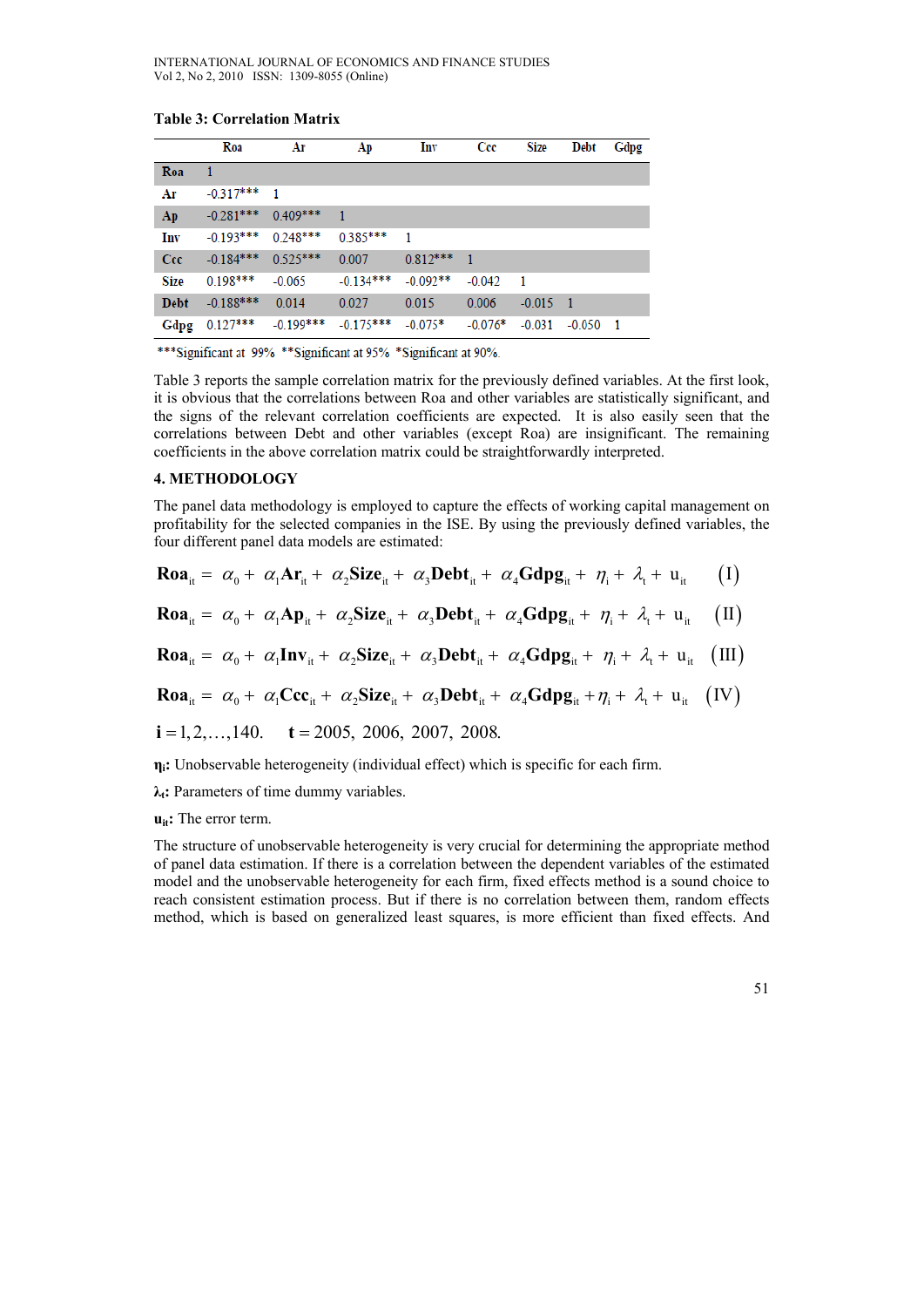fortunately, Hausman's specification test (1978) is used to decide the character of the effects: random or fixed (Baltagi, 2001; Wooldridge, 2002).

### **5. RESULTS**

Table 4 gives the coefficient estimates from the formerly stated panel data regressions, namely Model I, Model II, Model III and Model IV:

|              | Model I       | Model II     | Model III    | Model IV     |
|--------------|---------------|--------------|--------------|--------------|
| Ar           | $-0.0007$ *** |              |              |              |
|              | $(-5.67)$     |              |              |              |
| Ap           |               | $-0.0005***$ |              |              |
|              |               | $(-4.41)$    |              |              |
| Inv          |               |              | $-0.0002**$  |              |
|              |               |              | $(-2.4)$     |              |
| Cee          |               |              |              | $-0.0002**$  |
|              |               |              |              | $(-2.51)$    |
| <b>Size</b>  | $0.0133***$   | $0.0123***$  | $0.0132***$  | 0.0136***    |
|              | (3.06)        | (2.76)       | (2.9)        | (3.02)       |
| Debt         | $-0.0085***$  | $-0.0088***$ | $-0.0084***$ | $-0.0083***$ |
|              | $(-3.97)$     | $(-4.05)$    | $(-3.83)$    | $(-3.79)$    |
| Gdpg         | $1.566***$    | $1.599***$   | $1.7851***$  | 1.8057***    |
|              | (4.77)        | (4.84)       | (5.41)       | (5.48)       |
| Constant     | $-0.2089**$   | $-0.2109**$  | $-0.2452***$ | $-0.2552***$ |
|              | $(-2.5)$      | $(-2.46)$    | $(-2.82)$    | $(-2.96)$    |
|              |               |              |              |              |
| Hausman test | 0.3833        | 0.4130       | 0.2679       | 0.2239       |

**Table 4: Effects of Working Capital Management on Profitability** 

\*\*\* Significant at %99 \*\* Significant at %95. Student t-statistic in parantheses. The p-value of Hausman test for each equation lies at the last line of the table. Random-effect estimation used as a result of Hausman (1978) test. Coefficients of time dummy variables not reported here, but all significant at 99%.

All results for all models are found statistically significant, and the signs of coefficients are same as the ones from the correlation matrix (Table 3). A company's return on assets is increased by shortening number of days accounts receivable, accounts payable and number of days of inventory. And reducing cash conversion cycle provides positive contribution to company's return on assets. The estimation results indicate that working capital management is exceptionally vital for a company.

When it comes to the control variables; while a company's size has positive effect on profitability, its debt ratio negatively affects its profitability. Moreover, the high values of the coefficients of the real GDP growth rate in Turkey highlight the importance of economic growth regarding companies' profitability.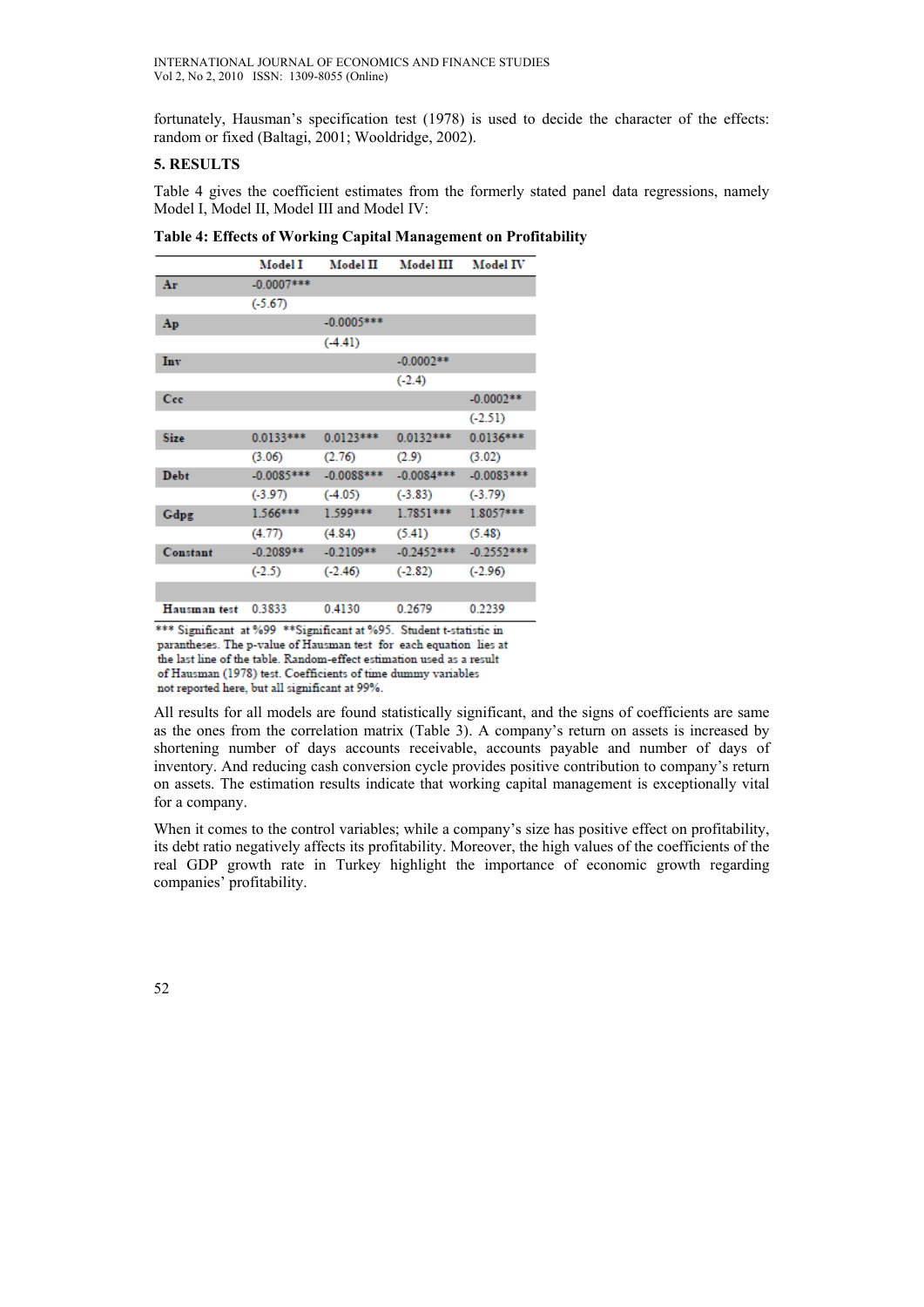### **6. CONCLUSION**

In the light of the results of the estimated models for Turkey, working capital management unquestionably influences the companies listed in the ISE. The findings are similar to the previous studies (Deloof, 2003; Lazaridis and Tryfonidis, 2006; Garcia-Teruel and Martinez-Solano, 2007; Zariyawati et al., 2009). The companies should focus on working capital management in order to increase their profitability by seriously and professionally considering the issues on their cash conversion cycle which is derived from the number of days accounts payable, the number of days accounts receivable, and the number of days of inventories.

### **BIBLIOGRAPHY**

Baltagi, Badi (2001), Econometric Analysis of Panel Data, Chichester: John Wiley & Sons.

Chiou, Jeng-Ren, Li Cheng and Han-Wen Wu (2006), "The Determinants of Working Capital Management", *Journal of American Academy of Business,* Vol. 10, Issue 1, pp. 149-155.

Deloof, Marc (2003), "Does Working Capital Management Affect Profitability of Belgian Firms?", *Journal of Business Finance and Accounting,* Vol. 30, Issue 3/4, pp. 573-587.

Eljelly, Abuzar M. A. (2004), "Liquidity – Profitability Tradeoff: An Empirical Investigation in an Emerging Market", *International Journal of Commerce and Management*, Vol. 14, No. 2, pp. 48- 61.

Filbeck, Greg and Krueger, Thomas M. (2005), "An Analysis of Working Capital Management Results Across", *Mid-American Journal of Business*, Vol. 20, Issue 2, pp. 11-18.

Garcia-Teruel, Pedro Juan and Pedro Martinez-Solano (2007), Effects of Working Capital Management on SME Profitability", *International Journal of Managerial Finance*, Vol. 3, No. 2, pp. 164-177.

Lazaridis, Ionannis and Dimitrios Tryfonidis, (2006) "Relationship Between Working Capital Management and Profitability of Listed Companies in the Athens Stock Exchange", *Journal of Financial Management and Analysis*, Vol. 19, No. 1, pp. 26-35.

Hausman, Jerry (1978), "Specification Tests in Econometrics", *Econometrica*, Vol. 46, No. 6, pp.1251-1271.

Nazir, Mian Sajid and Talat Afza (2009), "Working Capital Requirements and the Determining Factors in Pakistan", *Journal of Applied Finance,* Vol. 15, Issue 4, pp. 28-38.

Padachi, Kesseven, , M. S. Narasimhan, R. Durbarry and C. Howorth (2008), "An Analysis of Working Capital Structure and Financing Pattern of Mauritian Small Manufacturing Firms", *Journal of Applied Finance*, Vol. 14, Issue 7, pp. 41-62.

Ricci, Cecilia and Nino Di Vito (2000), "International Working Capital Practices in the UK", *European Financial Management*, Vol. 6, Issue 1, pp. 69-84.

Sathyamoorthi, C. R. and L. B. Wally-Dima (2008), "Working Capital Management: The Case of Listed Retail Domestic Companies in Botswana", *Journal of Management Research*, Vol. 7, Issue 5, pp. 7-24.

Schilling, George (1996), "Working Capital's Role in Maintaining Corporate Liquidity", *TMA Journal***,** Vol. 16, Issue 5, pp. 4-7.